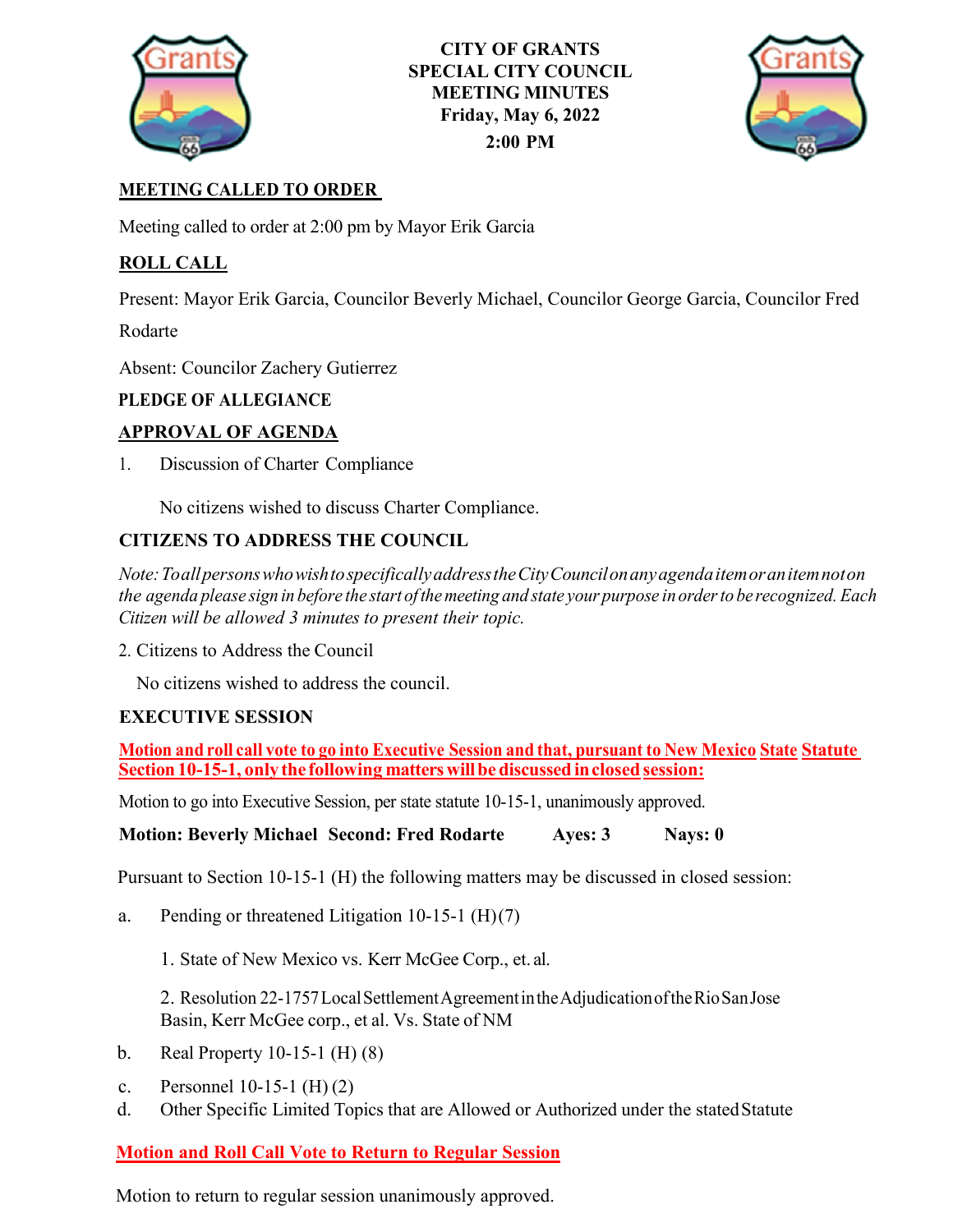## **MotionandRollCallVote that MattersDiscussedinClosedSessionwerelimitedtothosespecifiedin**

Motion that matters discussed in closed session were limited to specified topic approved unanimously.

### **Motion: Councilor Fred Rodarte Second: Councilor Beverly Michael Ayes: 3 Nays: 0**

### **Motion for Closure, and that no Final Action was Taken, as Per New Mexico Statutes Section 10-15-1**

Motion for closure, and that no final action was taken during the Executive Session unanimously approved.

**Motion: Beverly Michael Second: Councilor George Garcia Ayes: 3 Nays: 0**

#### **New Business-Action May Be Taken**

1. Discussion/Action -Resolution 22-1757 Local Settlement Agreement in the Adjudication of the Rio San Jose Basin, Kerr McGee corp., et al. Vs. State ofNM

Resolution unanimously approved.

#### **Motion: Councilor George Garcia Second: Councilor Fred Rodarte Ayes: 3 Nays: 0**

#### **Discussion/Action Items**

2. Discussion/Action Purchase of Three Police Units, Government Bid QB733in the amount of \$192,556.77 for the Grants Police Department

Purchase unanimously approved.

#### **Motion: Councilor Fred Rodarte Second: Councilor George Garcia Ayes: 3 Nays: 0**

#### **3. Presentation of Fiscal Year 2021 Audit by Patillo Brown & Hill L.L.P**

Chris Garner, Patillo Brown & Hill L.L.P Auditor, presented the Fiscal Year 2021 Audit to the council. He explained the Capital Assets records have not been recorded regularly but the City's Finance Manager is working on getting these up to date. He also announced the findings and how the city is complying to regulations.

Councilor Beverly Michael asked if the Accounting Software is the same as the County's.

Gloria Pargas, Finance Director, answered by saying yes, the city has the same Software.

Chris Garner replied as well, stating the programmers of the system are not accountants but when the bugs are worked out it can be effective.

Councilor Beverly Michael questioned Chris Garner about the time frames for next year's Audit.

Chris Garner replied, stating he would not know until after the State Auditor and DFA review the